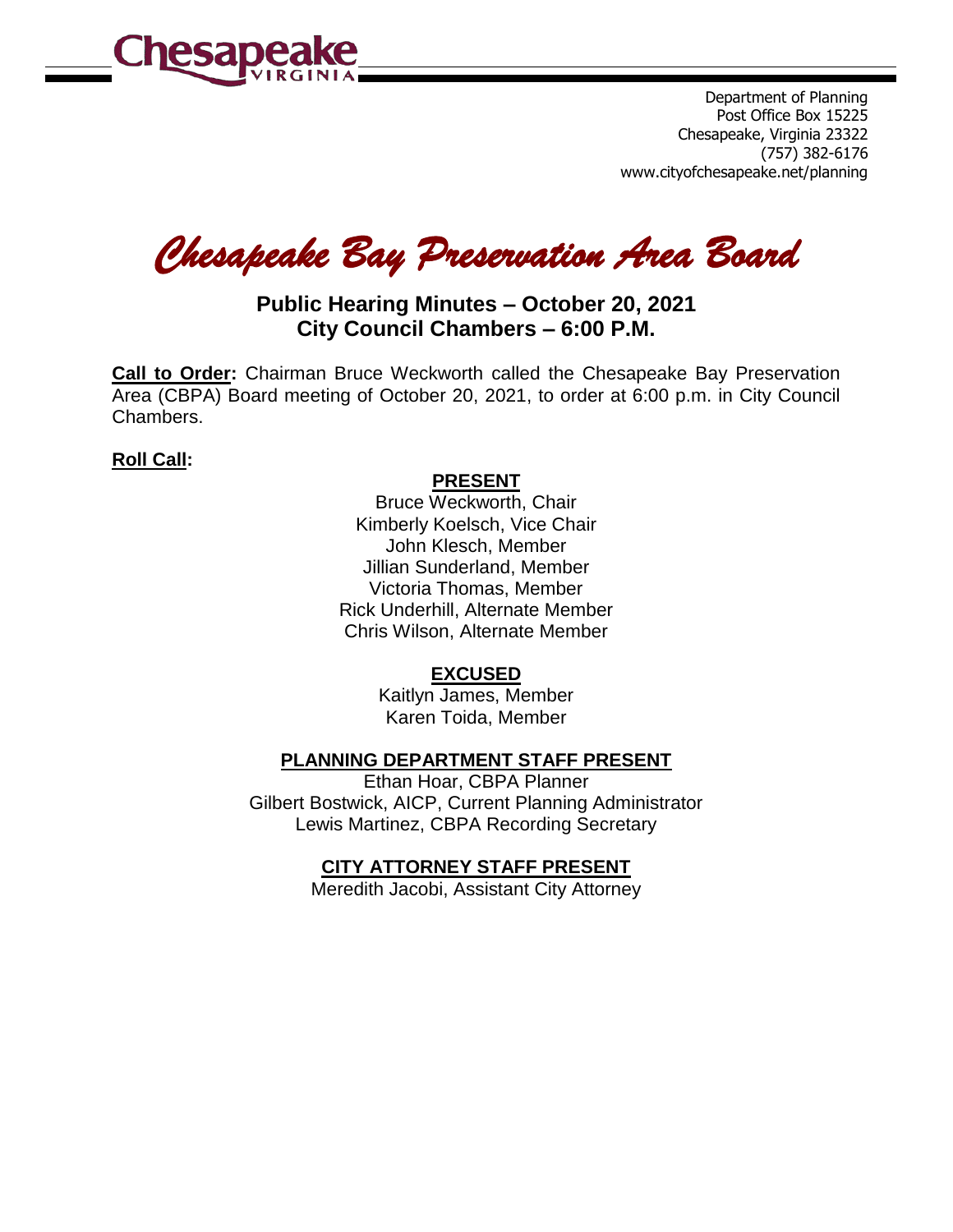## **APPROVAL OF MINUTES:**

The September 15, 2021, CBPA Board minutes were presented into the record for CBPA Board action.

Ms. Sunderland recommended a change to page 3 of the September 15, 2021 CBPA Board minutes. The recommended change is as follows "Ms. Sunderland stated there should also be an increase of plantings parallel to the fence in addition to the reduction of pavers." The changes have been made to the September 15, 2021 CBPA Board Minutes.

## **CBPA BOARD ACTION:**

**Minutes for the September 15, 2021 CBPA Board were APPROVED by unanimous consent with the recommended changes.**

#### **CBPA APPLICATION:**

**1. PLN-CBPA-2021-029 PROJECT/LOCATION:** 2255 Angler Lane **PROPERTY OWNER:** William and Cassandra Small **APPLICANT/AGENCY:** Ryan Smith, Dream Decks, LLC **PROPOSAL:** In accordance with Section 26-528(C), of the Chesapeake City Code, the applicant seeks an **EXCEPTION** to construct an after-thefact deck addition within the 50-foot landward portion of the 100-foot RPA buffer. The total proposed additional impervious area will be 122 SF (122 SF in RPA). **WATERSHED:** Southern Branch of the Elizabeth River **TAX MAP PARCEL:** 0462004000770

#### **CBPA BOARD ACTION:**

**The CBPA Board APPROVED THE EXCEPTION requested in PLN-CBPA-2021-029 for a period of two years with the following stipulation:**

**Five (5) shrubs shall be planted in the Resource Protection Area (RPA) to mitigate the additional impervious area associated with the proposed development.**

\_\_\_\_\_\_\_\_\_\_\_\_\_\_\_\_\_\_\_\_\_\_\_\_\_\_\_\_\_\_\_\_\_\_\_\_\_\_\_\_\_\_\_\_\_\_\_\_\_\_\_\_\_\_\_\_\_\_\_\_\_\_\_\_\_\_\_\_\_\_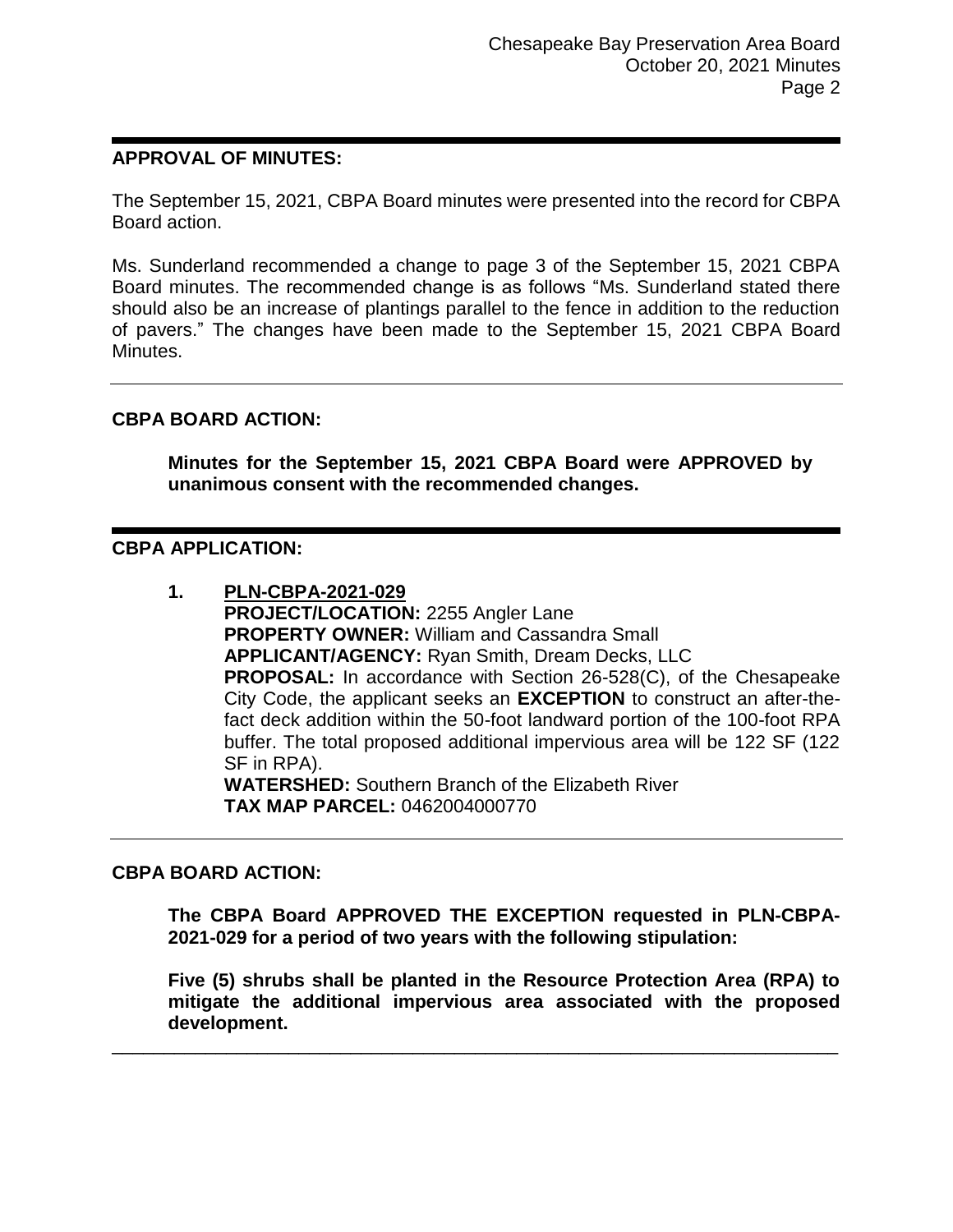## Staff Presentation:

Mr. Hoar presented the application to the Board, along with the CBPA Review Committee's findings and recommendations. Pictures of the site at 2255 Angler Lane were presented. The Board was informed that the applicant is seeking an approval to construct an after-the-fact deck addition within the 50-foot landward portion of the 100 foot RPA buffer. The CBPA Review Committee reviewed this application on September 21, 2021, and recommended approval of the application with the following stipulation: five (5) shrubs shall be planted in the Resource Protection Area (RPA) to mitigate the additional impervious area associated with the proposed development. The lot was recorded in 2003.

## Proponent:

Ryan Smith, 752 Cedar Road, Chesapeake, Virginia, Applicant. Mr. Smith stated the deck would be beneficial to the homeowner's as well as the neighborhood. He stated there would been additional plantings that were recommended by the City.

#### Board Discussion:

Mr. Underhill questioned if there was a mulch bed on the site plan.

Mr. Hoar stated that there was a mulch bed in the front yard located in the Resource Management Area.

Chairman Weckworth questioned how much impervious area the deck added to the property.

Mr. Hoar stated that the deck added 1.3 percent to the impervious area.

Mr. Underhill questioned if the plantings were juvenile or mature plants.

Mr. Smith stated they have not planted the plants yet, however, they would plant what would be recommended by the Board.

Mr. Hoar stated they would be three-gallon pot sizes in accordance with the Landscape Specifications Manual.

Mr. Wison questioned if there was a permit requested prior to building the deck.

Mr. Smith stated that a permit was not requested because the project initially was just a resurface, but the existing material was rotting and would have to be redone. He stated that he has applied for other permits, and they have been granted, the CBPA permit is the last one before the project is completed.

Mr. Wilson questioned how big the previous deck was and how big the new deck is.

Mr. Smith Stated the previous deck was 10 feet by 14 feet and the new deck is around the same size.